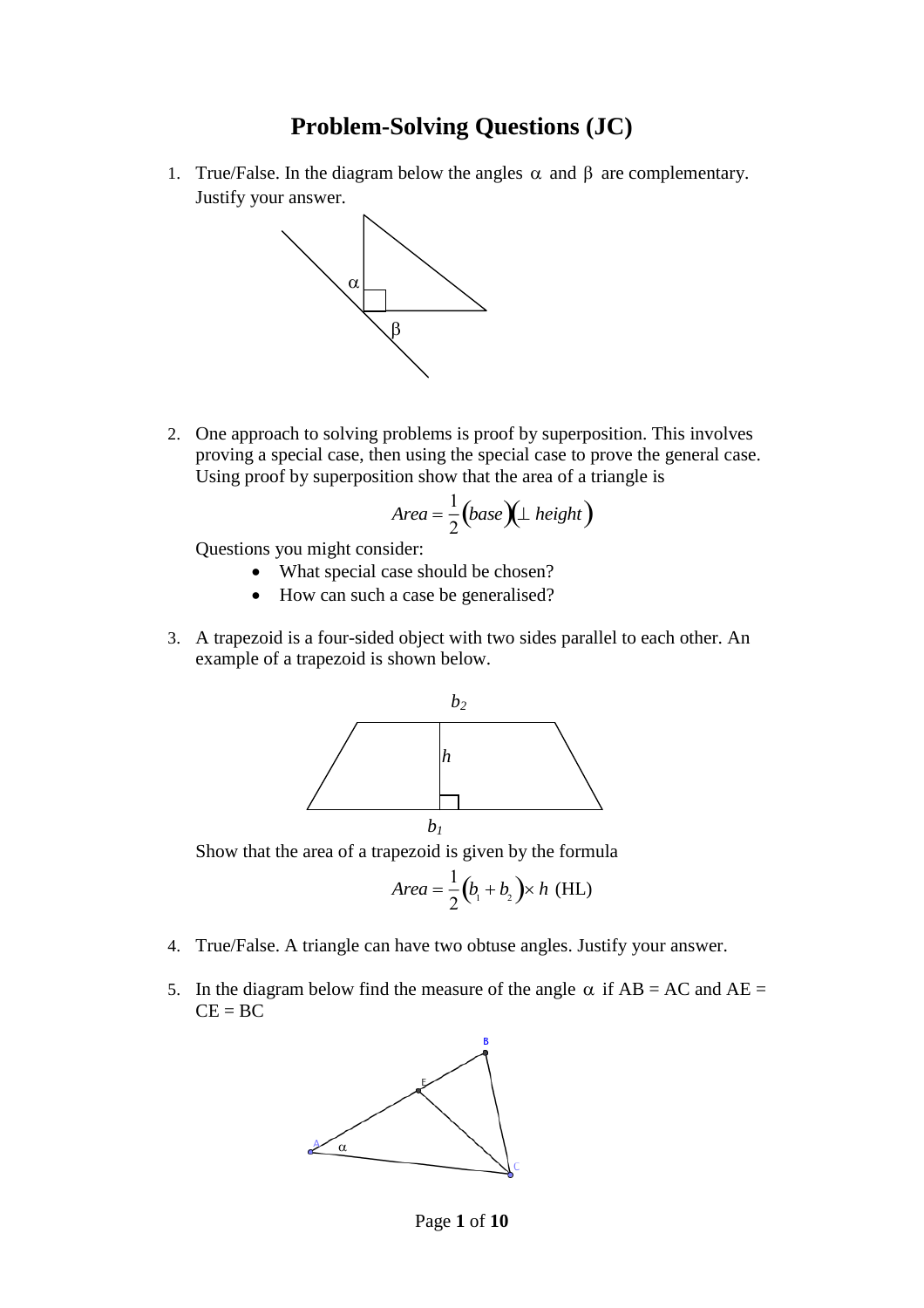- 6. If the length of a rectangle is halved and the width is tripled how is the area of the rectangle affected?
- 7. A mathematics test has 25 questions. Four points are given for each correct answer1 point is deducted for each incorrect answer. If Brad answered all questions and scored 35. How many questions did he answer *incorrectly*?
- 8. A playground has 3 entrances, each equally likely to be used. What is the probability that two children entering the playground will use the same entrance?
- 9. The yearly change in the yield of milk on a dairy farm over four consecutive years was as follows: An increase of *x*% in each of the first two years, followed by a decrease of *x*% in each of the next two years. Assuming that at least some milk was produced during the period described what has happened to the yield of milk from the beginning of the four-year period to the end?
- 10. Using GeoGebra, draw a circle of area  $25\pi$  *cm*<sup>2</sup> If the radius of a circle is decreased 3 cm, by what percentage is (a) its circumference and (b) its area decreased. (*Note for Teachers:- This provides a good opportunity to demonstrate the versatility of GeoGebra. A slider set from 0 – 5, with wholenumber increments could be used to change the radius. The change in area and circumference could be recorded on a table on screen also*.)
- 11. A pile of gold dust is divided among three prospectors. Calamity Jane and Wild Bill get  $\frac{2}{5}$ 5 and  $\frac{1}{4}$  $\frac{1}{4}$  of the dust respectively. Bobby "Nugget" Smith gets the remaining 14 grams. How many grams does Calamity and Wild Bill each get?
- 12. Which of the following must be an even integer?
	- a. The average of two even integers
	- b. The average of two prime numbers
	- c. The average of two perfect squares
	- d. The average of two multiples of 4
	- e. The average of three consecutive integers

Explain your reasoning or show a counter example in each case

13. Six identical rectangles with height *h* and width *w* are arranged as shown. The line segment PQ intersects the vertical side of one rectangle at X and the horizontal side of another rectangle at Z. If the right-angled triangle XYZ is

such that Y Z = 2XY, find the value of 
$$
\frac{h}{w}
$$



.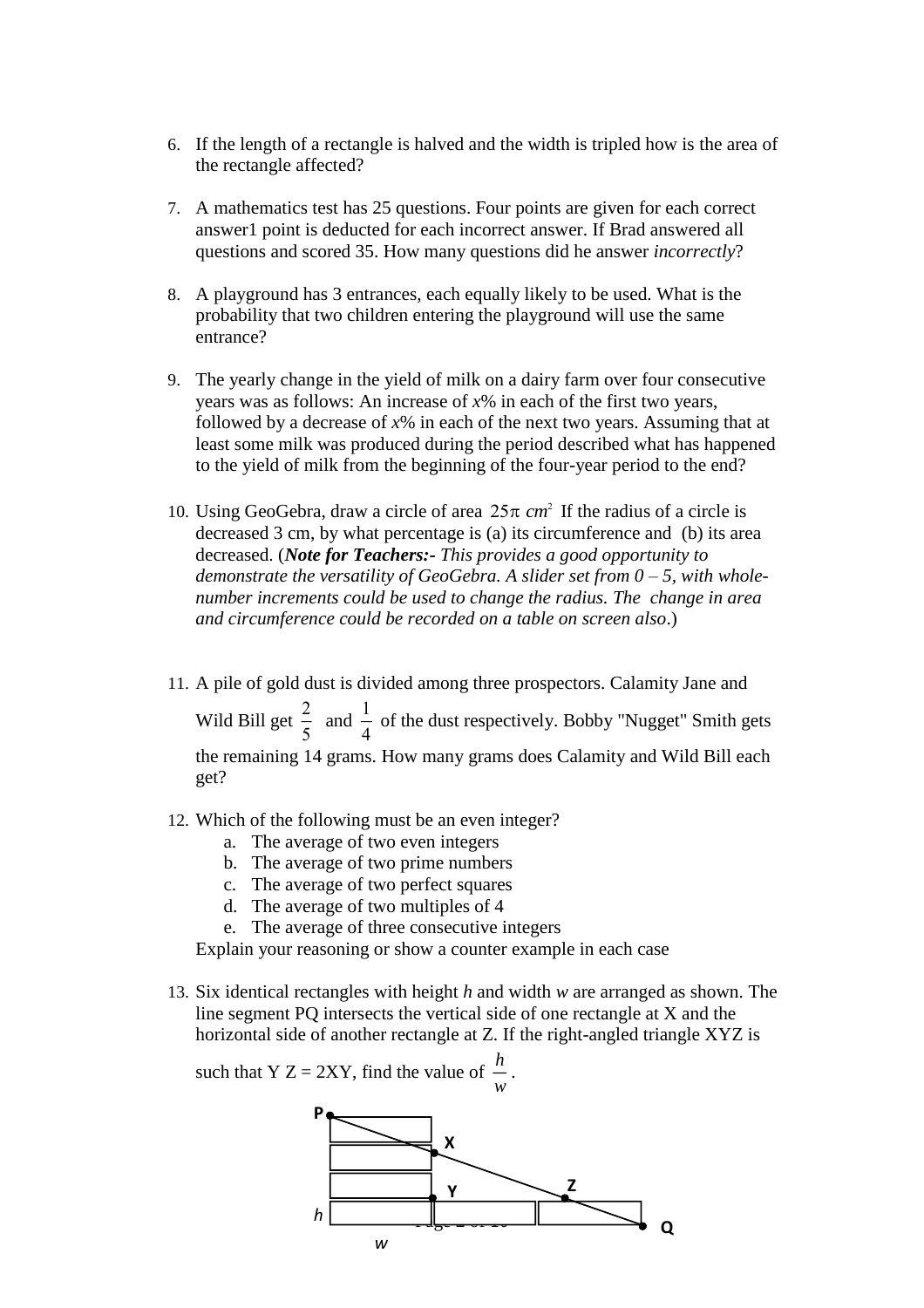- 14. A gumball machine that randomly dispenses one gumball at a time contains 13 red, 5 blue, 1 white, and 9 green gumballs. What is the least number of gumballs that a customer must buy to guarantee that he/she receives 3 gumballs of the same colour?
- 15. In the diagram, the two circles are centred at O. Point S is on the larger circle. Point Q is the point of intersection of OS and the smaller circle. Line segment PR is a chord of the larger circle and touches (that is, is tangent to) the smaller circle at Q. Note that OS is the perpendicular bisector of PR. If  $|PR| = 12$  and

 $QS$  = 4 QS = 4, find the length of the radius of the larger circle.



- 16. A palindrome is a positive integer that is the same when read forwards or backwards. For example, 545 and 1331 are both palindromes. Find the difference between the smallest and largest three-digit palindromes.
- 17. A 51 cm rod is built from 5 cm rods and 2 cm rods. All of the 5 cm rods must come first, and are followed by the 2 cm rods. For example, the rod could be made from seven 5 cm rods followed by eight 2 cm rods. How many ways are there to build the 51 cm rod?
- 18. The sum of four numbers is *x*. Suppose that each of the four numbers is now increased by 1. These four new numbers are added together and then the sum is tripled. What is the value, in terms of *x*, of the number thus formed?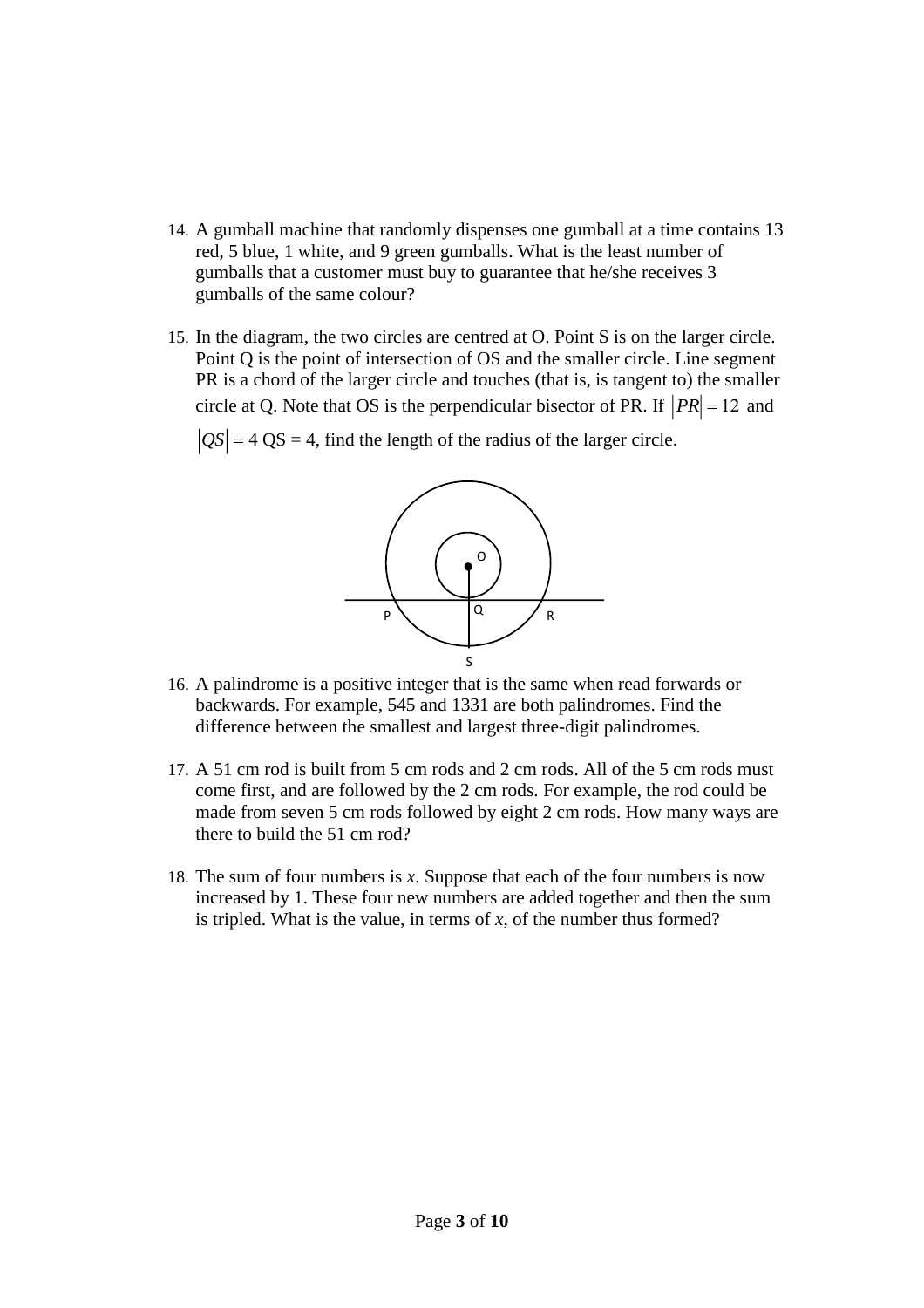19. In the figure below, ABCD is a rectangle. The points A, F, and E lie on a straight line. The segments DF, BE, and CA are each perpendicular to FE. Denote the length of DF by *a* and the length of BE by *b*. Find the length of FE in terms of *a* and *b*.



- 20. The average age of a group of mathematicians and computer scientists is 40. If the mathematicians' average age is 35 and the computer scientists' average age is 50, what is the ratio of the number of mathematicians to the number of computer scientists?
- 21. A rectangle with unequal sides is placed in a square so that each vertex lies on a side of the square and divides the side in the ratio 1:2. Find the fraction of the area of the square that is covered by the rectangle.



22. (a) How many 10-digit positive integers use each and every one of the ten digits  $0, 1, \underline{\ }$  -  $\underline{\ }$ , 9 once and once only? (b) How many 10-digit numbers are there?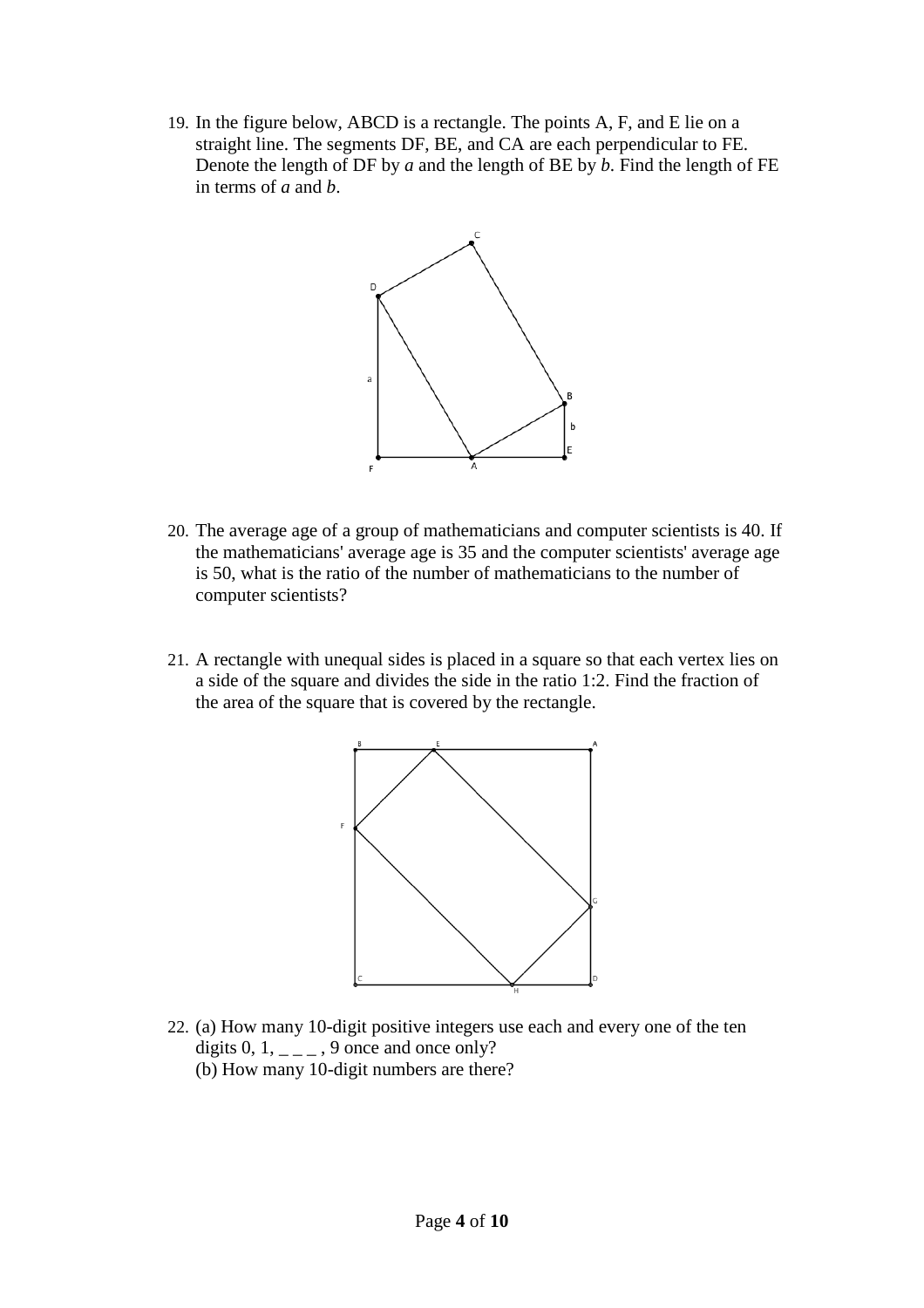23. Richie's *King Henry* training shoes have 9 eyelets on each side, spaced 0.7 cm apart. Using the standard lacing shown below. Richie laces his right shoe so that there is 1.4 cm between the two parallel rows of eyelets. This leaves 15 cm of lace free on each side for tying. How long is the lace?



24. What is the area of the shaded square shown if the larger square has sides of length 1 and E,F, G and H are respectively the mid points of each of the four sides?



25. Without using a calculator or a computer, determine which of the two numbers  $31<sup>11</sup>$  or  $17<sup>14</sup>$  is larger?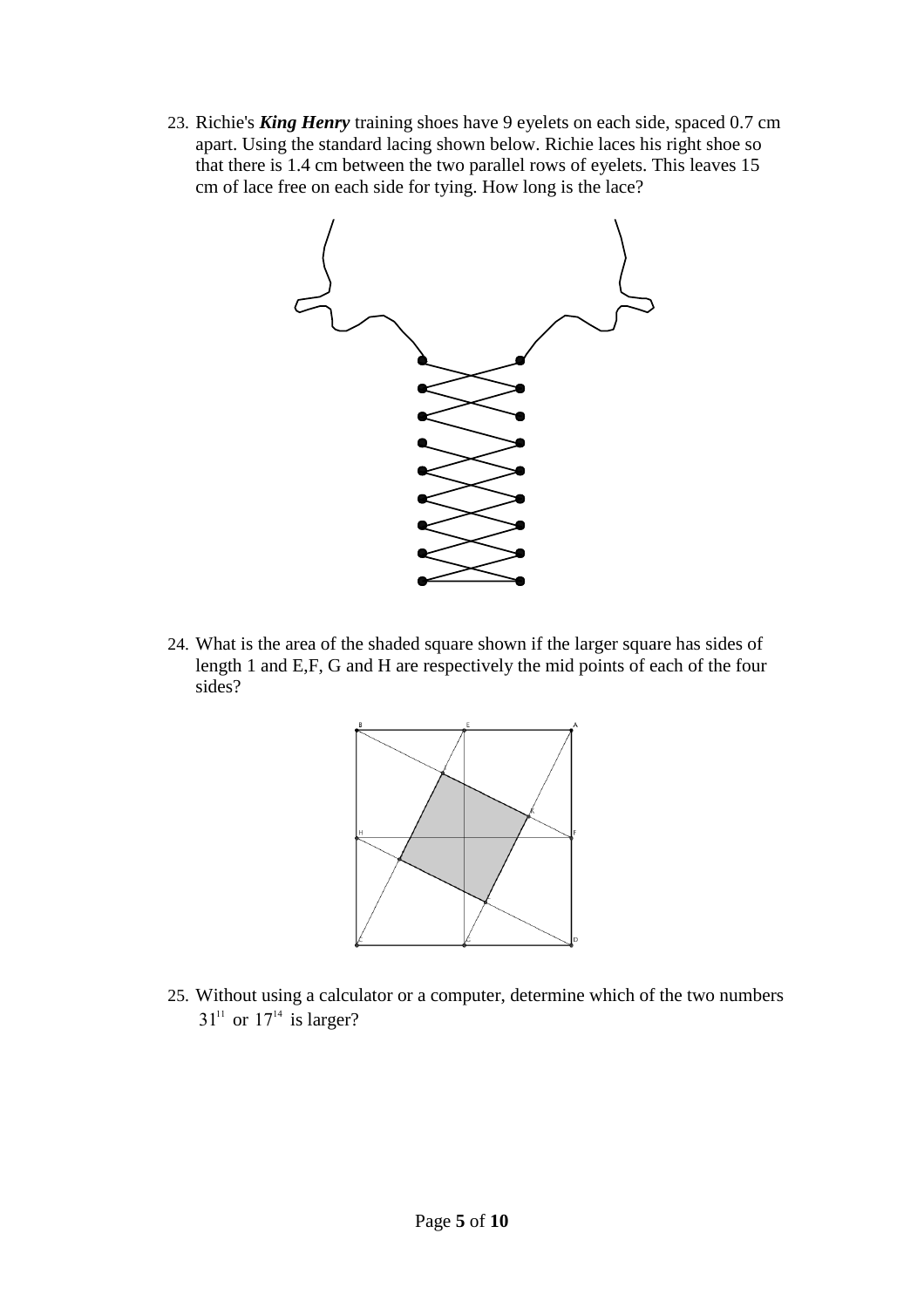26. A machine-shop cutting tool has the shape of a notched circle, as shown. The radius of the circle is 50 cm, the length of CD is 6 cm. The angle CBD is a right angle. Find the distance from D to the centre of the circle (A).



- 27. The numbers 1447, 1005, and 1231 have something in common: each is a four-digit number beginning with 1 that has exactly two identical digits. How many such numbers are there?
- 28. The diagram below shows the number of employees plotted against their length of service with a given company. The vertical axis indicates the number of employees but the scale was accidentally omitted from this graph. What percent of the company's employees have worked there for 5 years or more?



*No of years with the company*

- 29. What do the numbers 2335, 1446, and 1321 have something in common? How many such numbers are there?
- 30. Can you find a rule to describe numbers in the sequence; 101, 104, 109, 116, …

Find the next four terms in the sequence

- 31. Mrs Gallagher bought a new plant for my garden and asked her children to guess the type and colour of the plant. Conor said it was a red rose, Sharon said it was a purple daisy, and Orla said it was a red dahlia. Each was correct in stating *either* the colour or the type of plant. Identify the plant bought by Mrs Gallagher? Explain your reasoning
- 32. A pool has a volume of 2000 litres. Tommy starts filling the empty pool with water at a rate of 10 litres. The pool springs a leak after 10 minutes and water leaks out at 1 litre per minute from then on. Beginning from the time when Tommy starts filling the empty pool, how long does it take to completely fill the pool?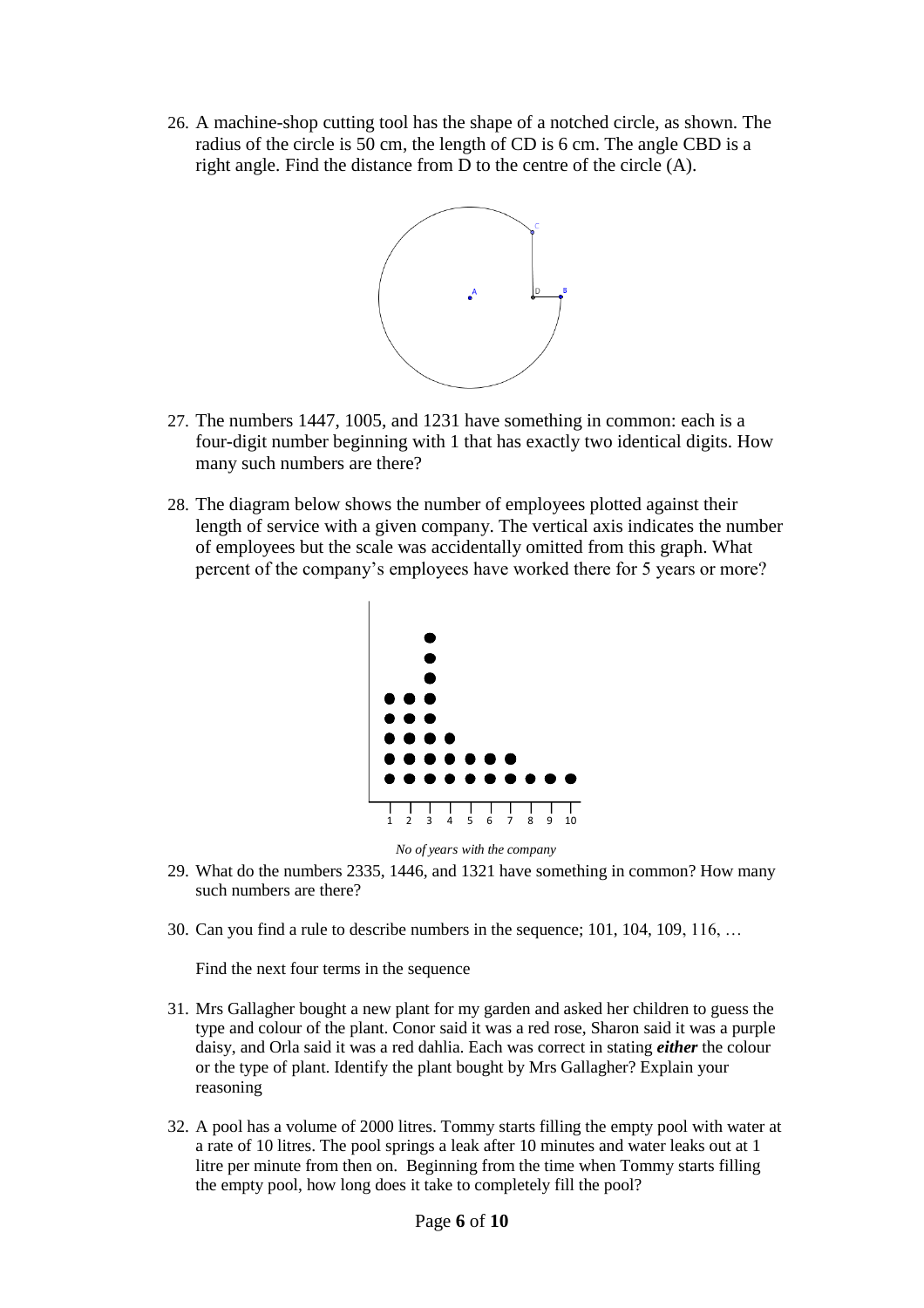33. What is the surface area of a cube of side 5 cm? Three such cubes are joined together side-by side as shown. What is the surface area of the resulting cuboid?



Diagram not to scale

34. In the diagram, a garden is enclosed by six straight fences. If the area of the garden is 168*<sup>m</sup>* 2 , what is the length of the fence around the garden?



- 35. The first four terms of a sequence are 1, 4, 2, and 3. Beginning with the fifth term in the sequence, each term is the sum of the previous four terms. Therefore, the fifth term is 10. What is the eighth term?
- 36. The set  $S = \{1, 2, 3, 4, K, 50\}$ contains the first 50 positive integers. After the multiples of 2 and the multiples of 3 are removed, how many integers remain in the set S?
- 37. On the number line, points P and Q divide the line segment ST into three equal parts. What is the value at P?

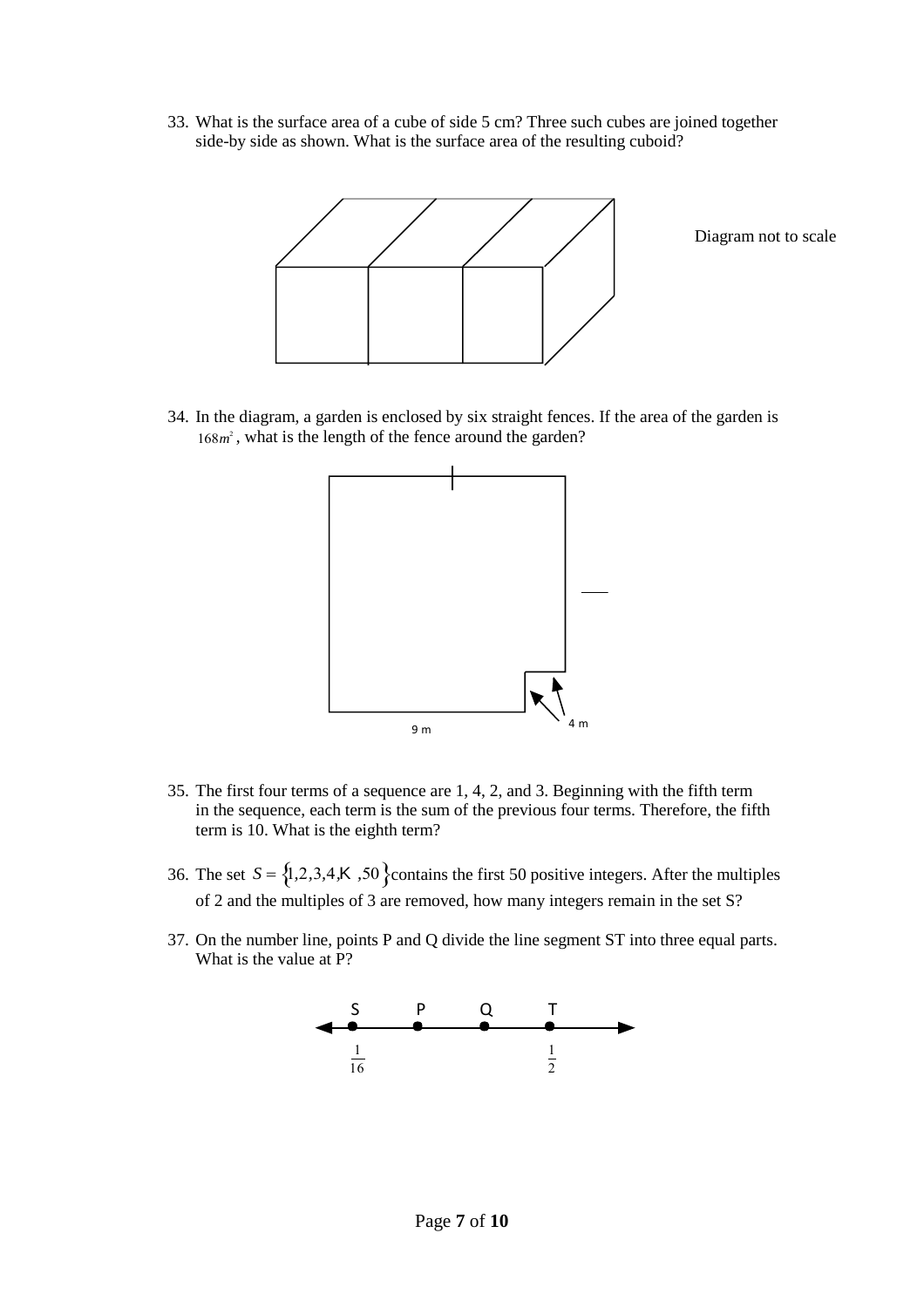38. Two circles are centred at the origin, as shown. The point  $Q(5,12)$  is on the larger circle and the point  $P(0,s)$  is on the smaller circle. If  $|AB| = 3$ , what is the value of *s*?



39. In the diagram, there are 26 levels, labelled *A,B,C,*K *,Z* . There is one dot on level A. Each of levels *B,D,F,H,*K *,and Z* contains twice as many dots as the level immediately above. Each of levels *C,E,G,*K *,*and *Y* contains the same number of dots as the level immediately above. How many dots does level Z contain?



40. In the figure below, B, C, D are points on the circle with centre O, and the lengths of the segments  $|AB| = |BO|$ . If the  $|\langle COD| = \alpha$ , find  $|\langle ABO|$  in terms of  $\alpha$ .



41. A hybrid car can run on petrol or on ethanol. It can drive for 495 kilometers on 45 litres of petrol and it can drive 280 kilometers on litres of ethanol. If the price of petrol  $\epsilon$  1.61 per litre, find the price per litre of ethanol which will give the same cost per kilometre as petrol?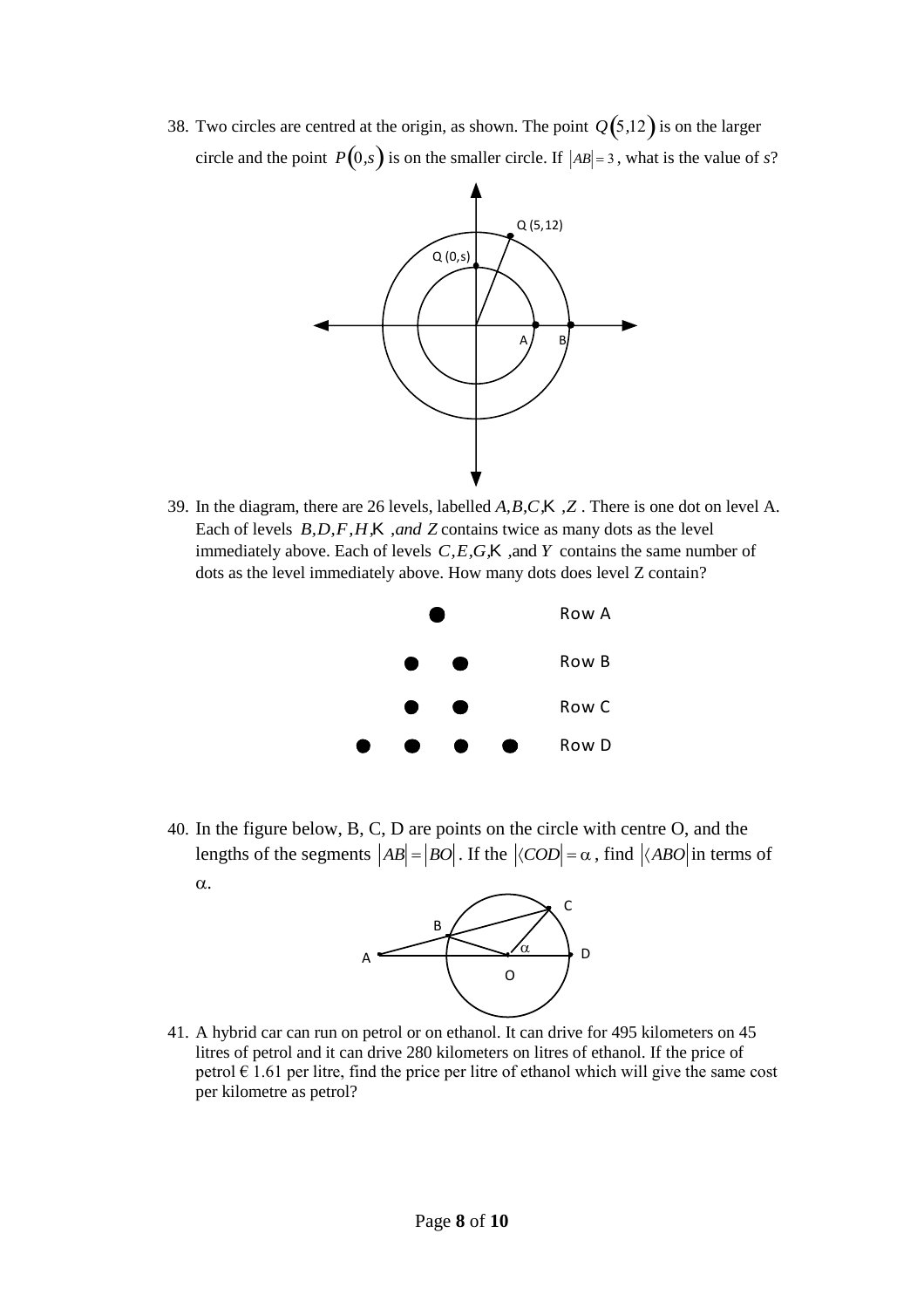- 42. The lengths of the sides of a triangle 2 cm, 2 cm and  $\sqrt{2}$  cm respectively Which of the following can be true?
	- (a) The triangle has an angle of 45 degrees
	- (b) The triangle is isosceles
	- (c) The area of the triangle is 1*.*32*cm* 2
	- (d) The perimeter of the triangle is 5
	- (e) No such triangle exists

Explain your reasoning

- 43. Determine which of the following statements is true for any two integers *p* and *q* where 11 is a factor of  $2p+5q$ 
	- (a) 11 is a factor of  $2p-5q$
	- (b) 11 is a factor of  $(2p+5q)^2$
	- (c) 22 is a factor of  $8p + 20q$
	- (d) 11 is not a factor of  $20p + 50q$

(e)  $2p+5q$  is a factor of 11.

Explain your reasoning

44. The circles shown below are concentric and have radii of length 3 cm, 4cm, 5cm and 6 cm respectively. What is the probability that a random shot that hits the target will hit the bull's eye (i.e. land in the innermost circle)?



- 45. Let *k* be an *integer*. Which of the following is always greater than *k*?
	- (a)  $k^2 + 1$ (b) 2*k* (c)  $k^{100}$ (d)  $(k+1)^3$ Explain your reasoning
- 46. Let *k* be a *real* number. Which of the following is always greater than *k*?
	- (a)  $k^2 + 1$ (b) 2*k* (c)  $k^{100}$ (d)  $(k+1)^3$

Explain your reasoning